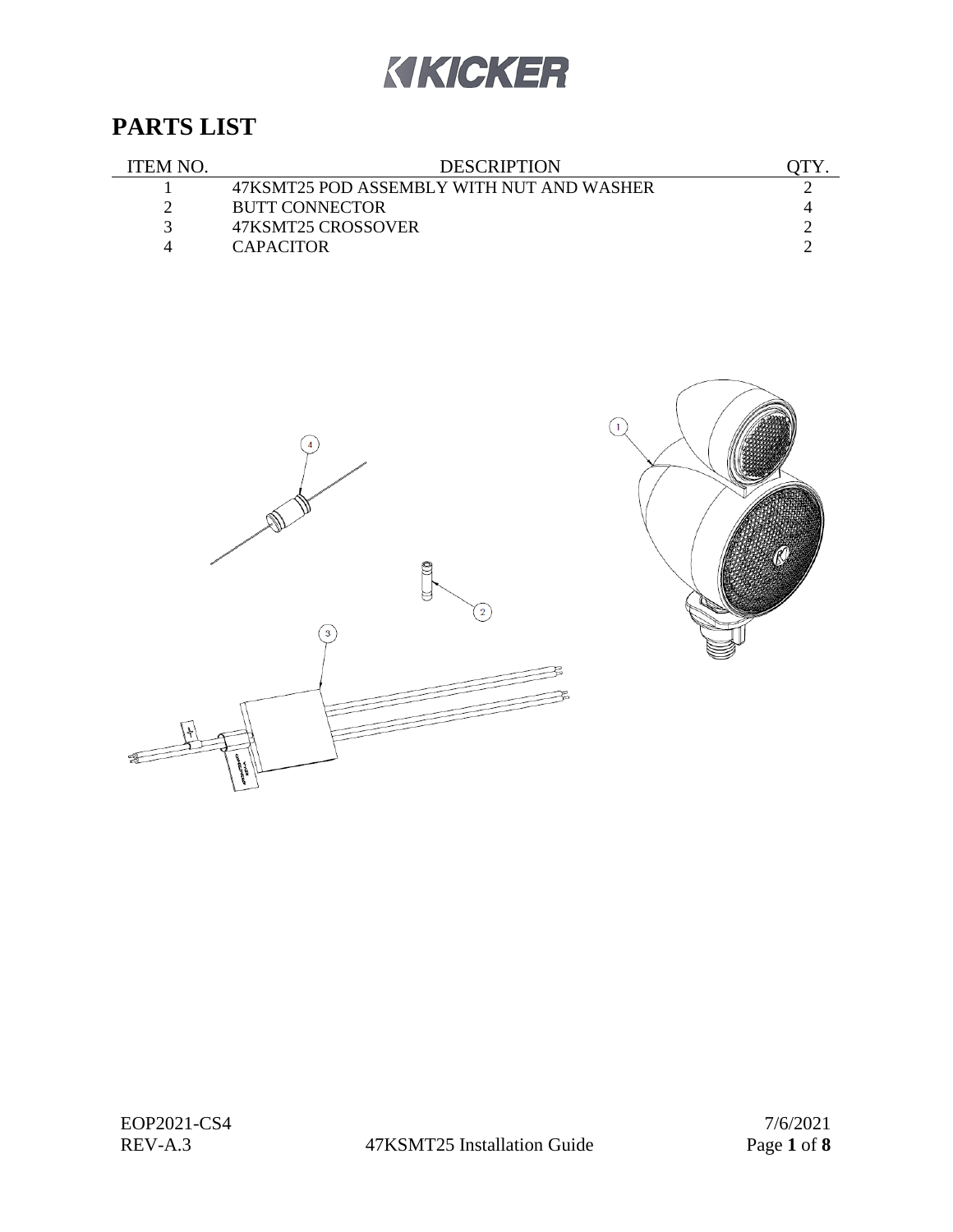# KIKICKER

The Kicker KSMT25 pod provides a mid and tweeter with optimized adjustability. The pod can be mounted to almost any surface where a hole can be drilled. Not only does the entire pod assembly pivot, lean, and rotate on the ball and socket mounting stud - the tweeter also has approximately 260 degrees of planetary rotation around the mid to provide desired orientation. This document demonstrates adjusting, mounting, and wiring of the KSMT25 pod assembly for the following Kicker models:

• **47KSMT2504**

# **PARTS IDENTIFICATION**

Below is a list describing part names used in these instructions.



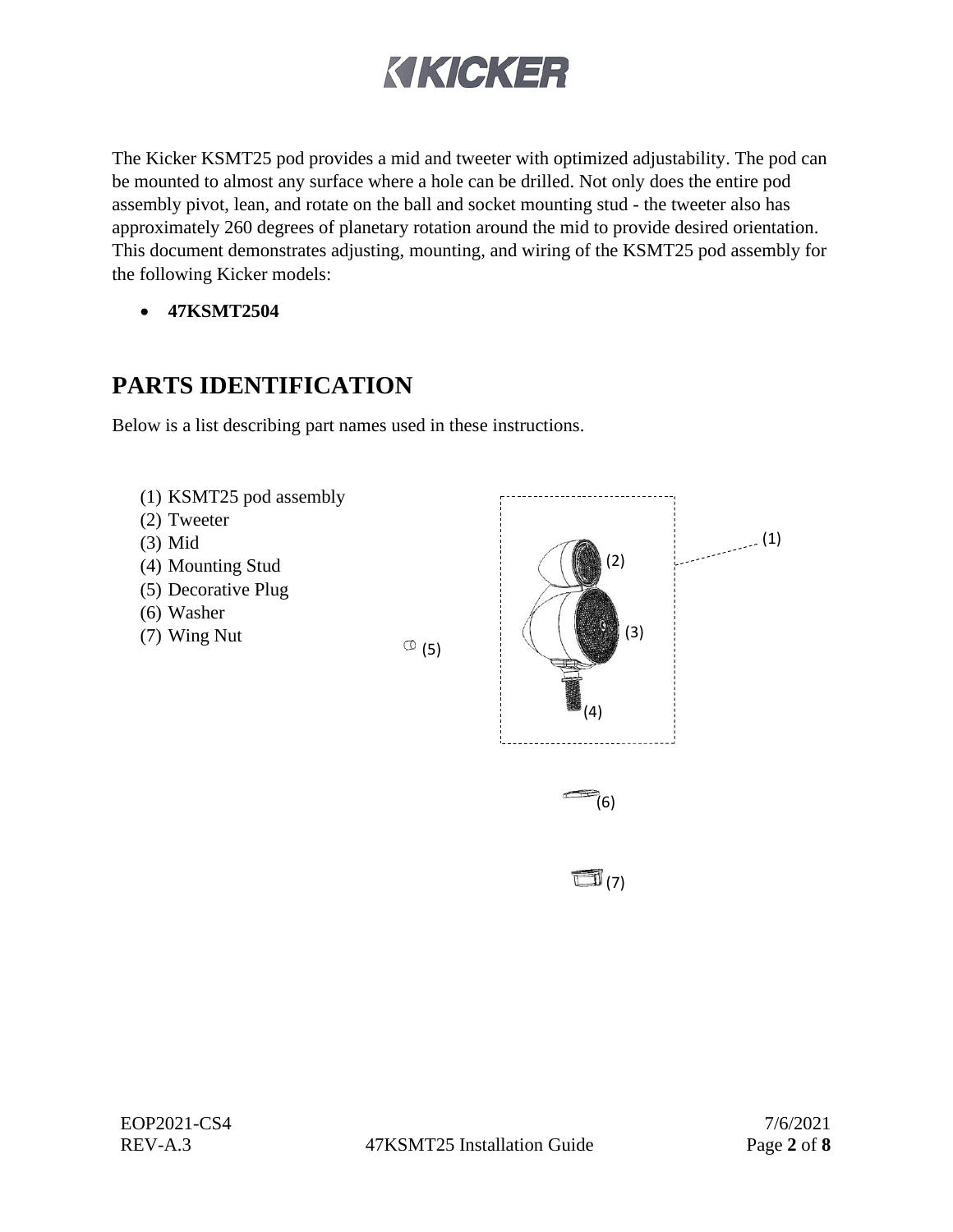# KIKICKER

#### **READ AND UNDERSTAND ALL OF THESE INSTRUTIONS BEFORE INSTALLATION!**

### **ADJUSTABILITY OF THE KSMT25 POD**

The KSMT25 tweeter pod assembly pivots and rotates on its mounting stud. This can be accomplished any time before or after installation.



1. To adjust the rotation of the tweeter around the mid, remove the decorative plug at the back of the pod assembly. Using a 2.5mm allen wrench, loosen (do not remove) the bolt retaining the tweeter to the mid.



2. Rotate the tweeter to the desired location and retighten the bolt. Replace the decorative plug.

REV-A.3 47KSMT25 Installation Guide Page **3** of **8**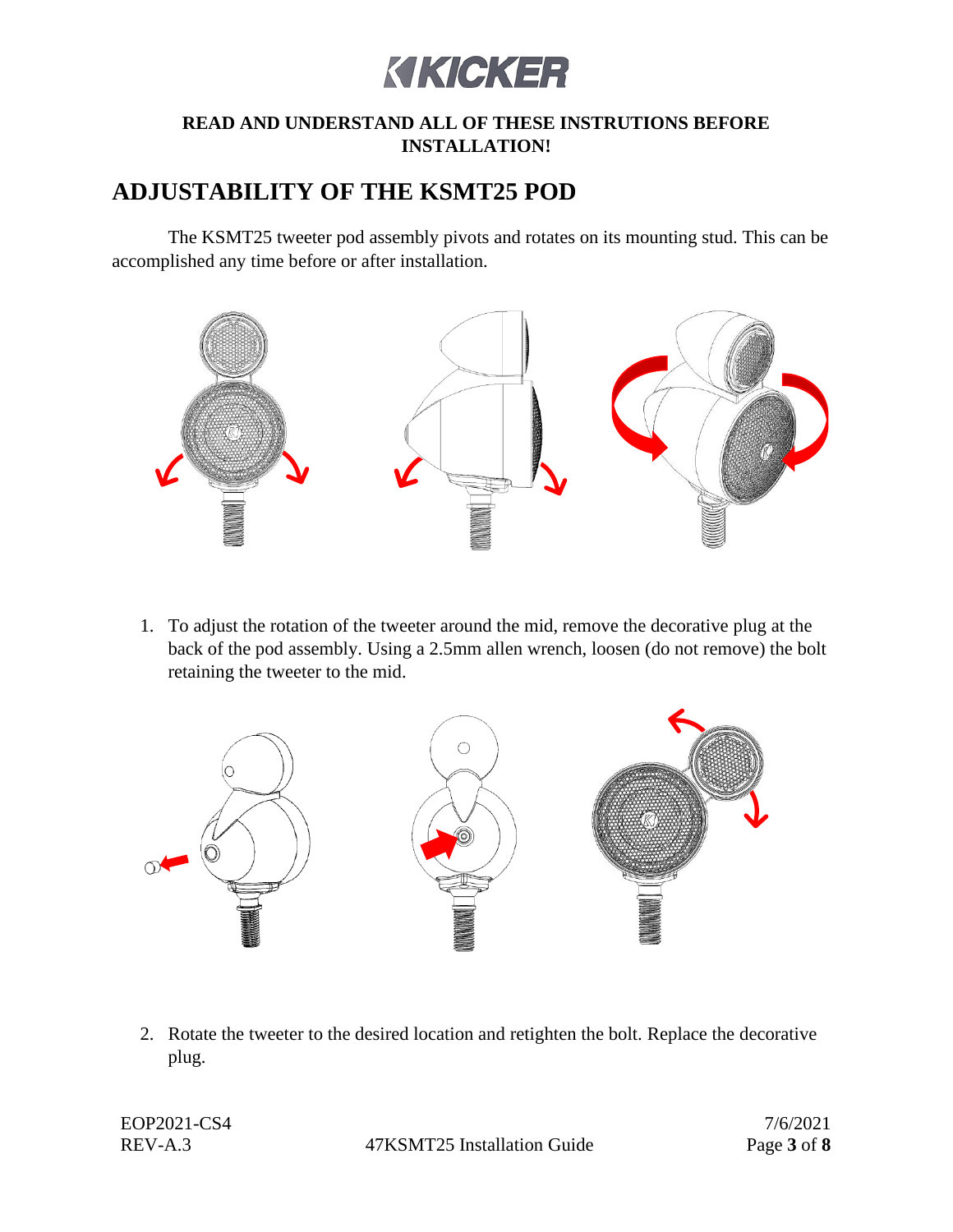

# **TIGHTENING THE BALL AND SOCKET MOUNT**

If the pod assembly will not remain stationary on the stud, the ball and socket clamp can be tightened to prevent pod movement.

- 1. Remove the nut and washer from the stud.
- 2. Using a 2mm allen wrench, tighten the three bolts on the bottom of the pod to increase clamping force on the ball and socket.



### **MOUNTING THE KSMT25 TWEETER POD**

Choose a mounting surface that can be accessed from both side as a wing nut must be installed on the mounting stud to retain the pod in its location.

1. Drill a 9/16" hole in the desired mounting location.



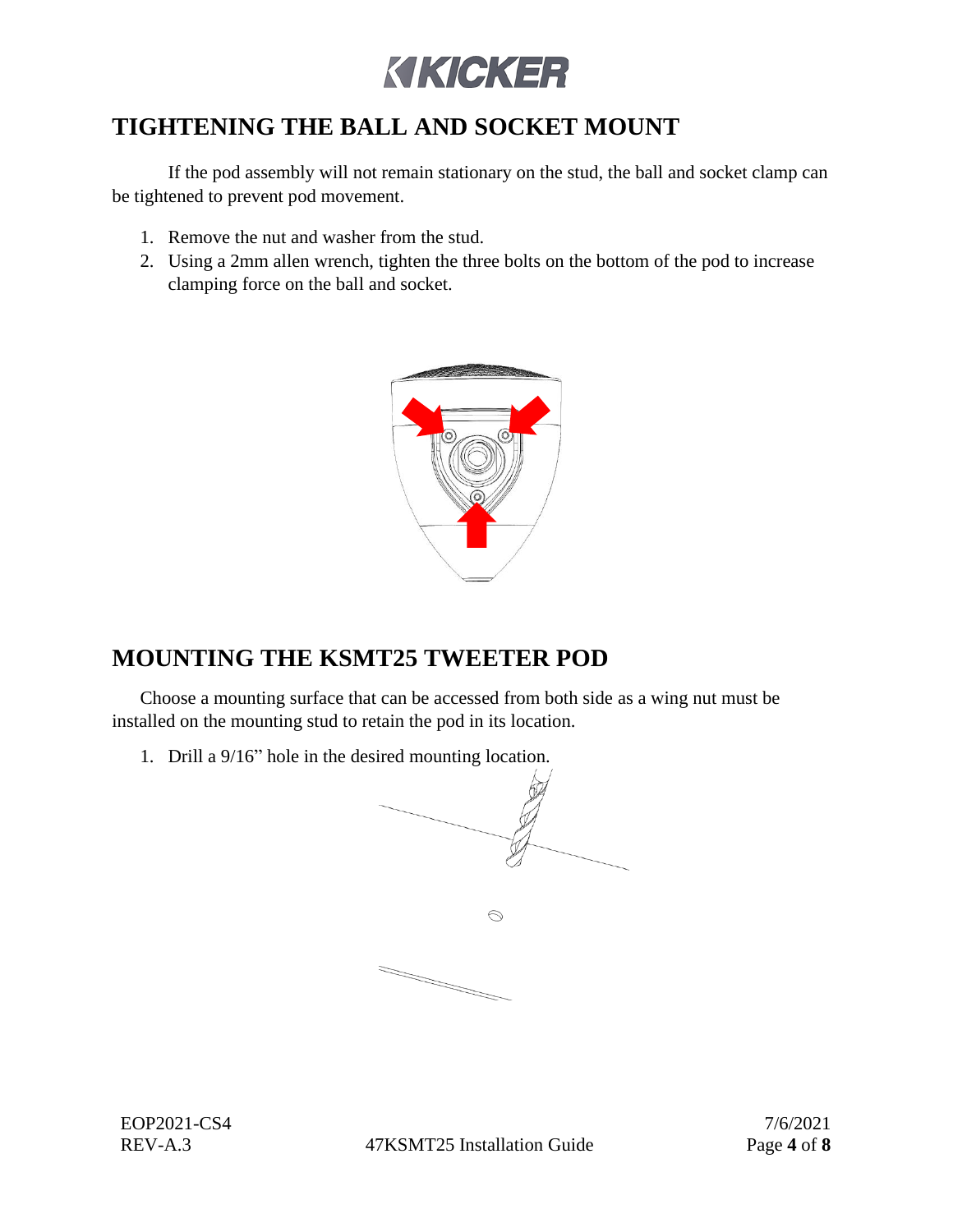

2. Place the washer on the mounting stud then insert the mounting stud into the drilled hole Secure the pod assembly to the mounting surface with the wing nut.



### **CONNECTING THE CROSSOVERS TO THE PODS**



**DANGER!** Electrical hazard. Burns, electric shock, or damage to equipment may occur during connection of electrical wires. Always disconnect the vehicle's power source before making wire connections.

Kicker supplies crossovers with KSMT25 to optimize the sound of the pod's speakers. The KSMT25 crossover is terminated so that it will only connect to the KSMT25 assembly.



REV-A.3 47KSMT25 Installation Guide Page **5** of **8**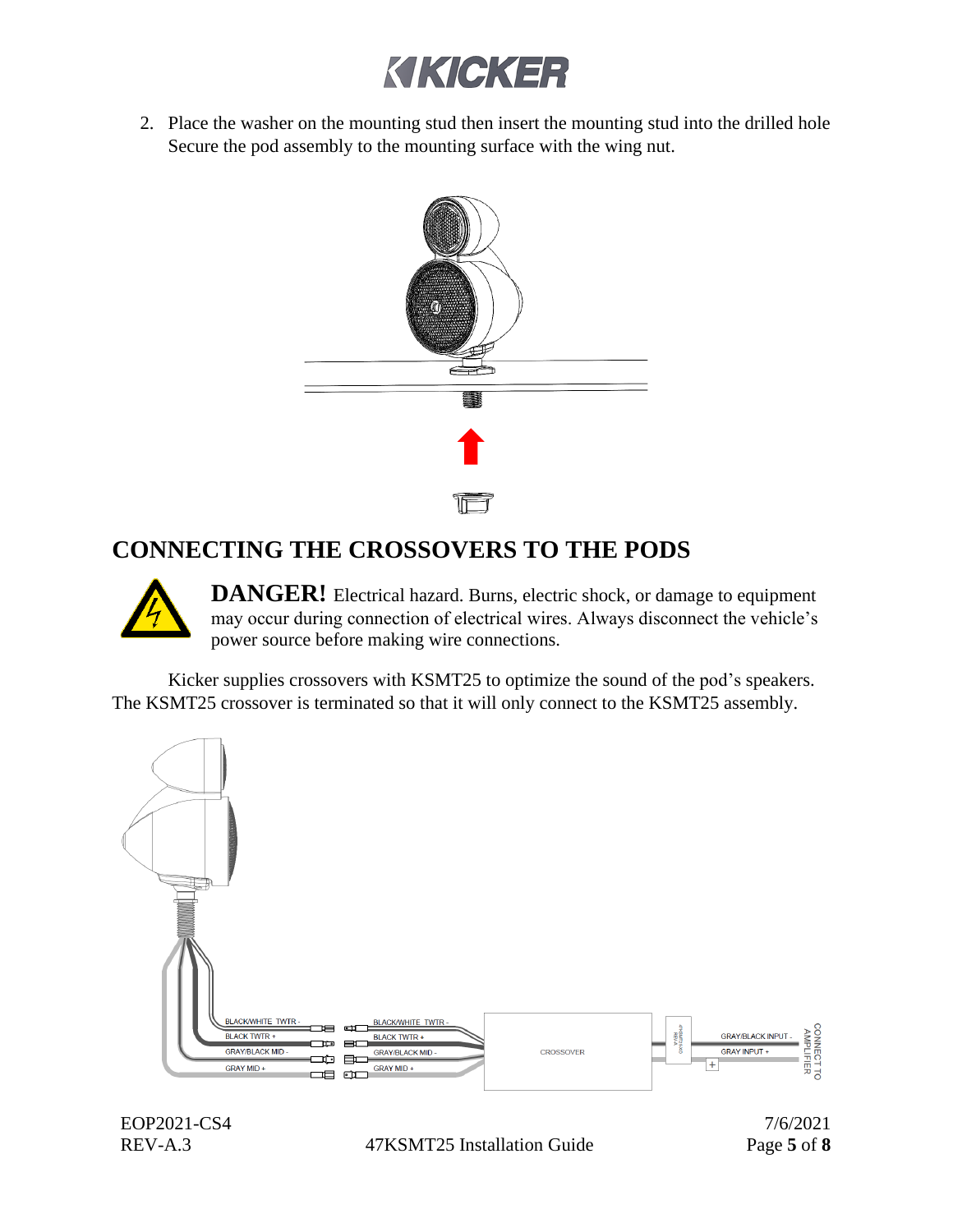

**NOTE:** The KSMT25 crossover is labeled with the part number 47KSMT25-XO.



1. Connect the crossover terminals and receptacles to their respective mating connector on the KSMT25 pod assembly. The terminals on the 47KSMT25 crossover are all different sizes and types to prevent incorrect connection. Also, the crossover wire colors match the pod assembly wire colors.

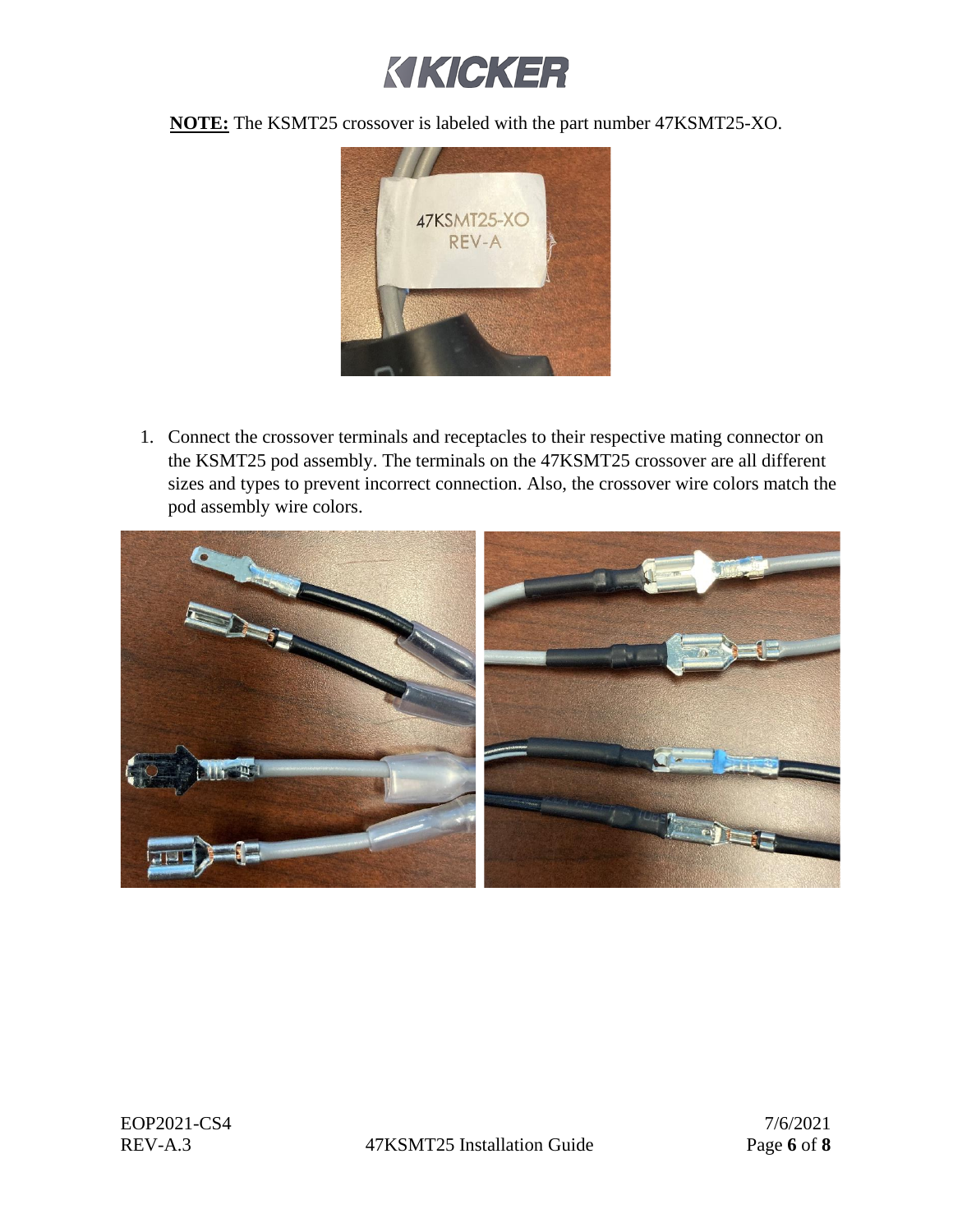

2. Slide the clear cover over the terminals to prevent a short circuit.



3. Connect the crossover input to the outputs of the head unit or amplifier using the supplied butt connectors. The positive lead is the wire with gray insulation labeled with a "plus" symbol. The negative lead has gray insulation with a black stripe on it.